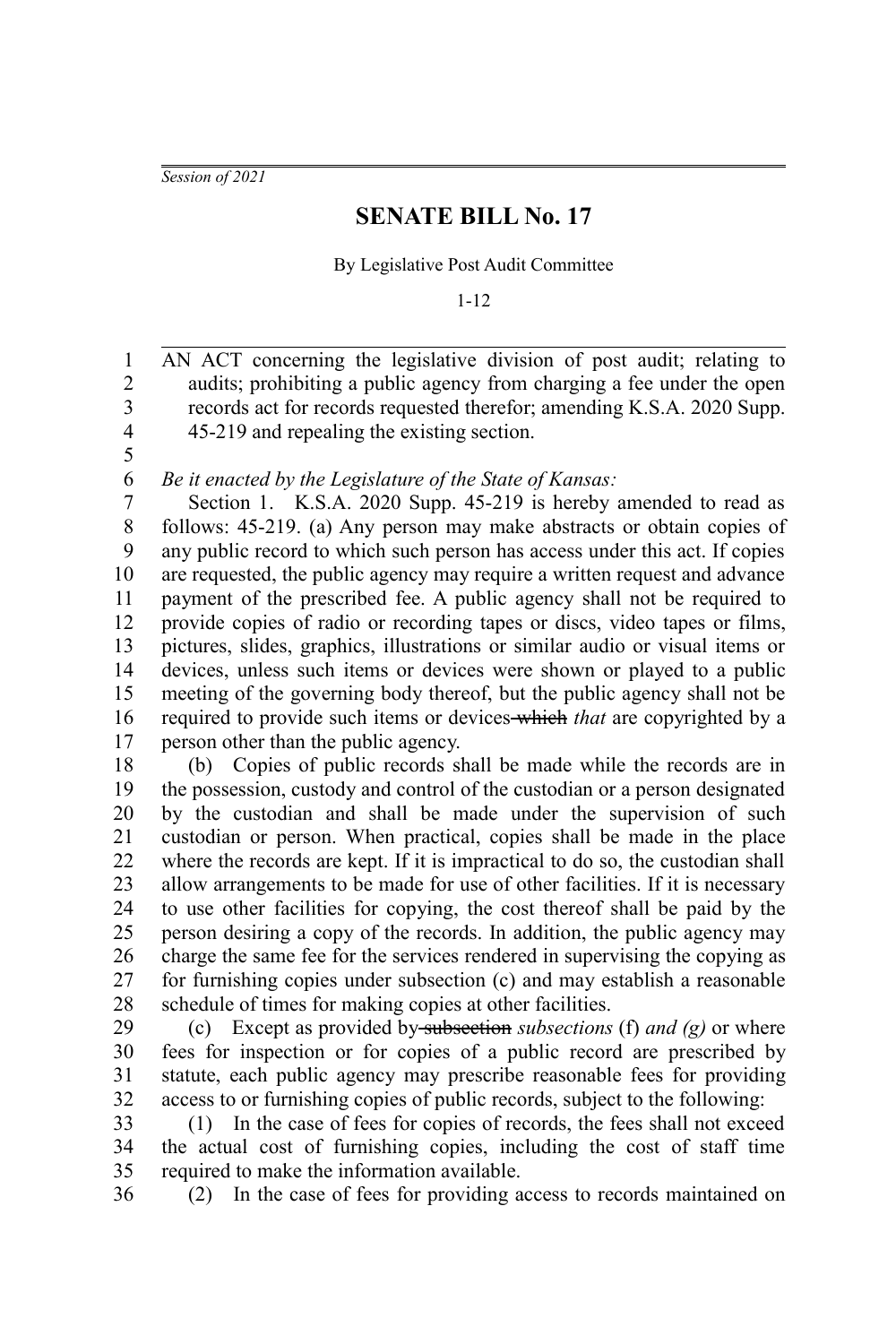computer facilities, the fees shall include only the cost of any computer services, including staff time required. 1 2

(3) Fees for access to or copies of public records of public agencies within the legislative branch of the state government shall be established in accordance with K.S.A. 46-1207a, and amendments thereto. 3 4 5

(4) Fees for access to or copies of public records of public agencies within the judicial branch of the state government shall be established in accordance with rules of the supreme court. 6 7 8

(5) Fees for access to or copies of public records of a public agency within the executive branch of the state government shall be established by the agency head. Any person requesting records may appeal the reasonableness of the fees charged for providing access to or furnishing copies of such records to the secretary of administration whose decision shall be final. A fee for copies of public records which is equal to or less than \$.25 per page shall be deemed a reasonable fee. 9 10 11 12 13 14 15

(d) Except as otherwise authorized pursuant to K.S.A. 75-4215, and amendments thereto, each public agency within the executive branch of the state government shall remit all moneys received by or for it from fees charged pursuant to this section to the state treasurer in accordance with K.S.A. 75-4215, and amendments thereto. Unless otherwise specifically provided by law, the state treasurer shall deposit the entire amount thereof in the state treasury and credit the same to the state general fund or an appropriate fee fund as determined by the agency head. 16 17 18 19 20 21 22 23

(e) Each public agency of a political or taxing subdivision shall remit all moneys received by or for it from fees charged pursuant to this act to the treasurer of such political or taxing subdivision at least monthly. Upon receipt of any such moneys, such treasurer shall deposit the entire amount thereof in the treasury of the political or taxing subdivision and credit the same to the general fund thereof, unless otherwise specifically provided by law. 24 25 26 27 28 29 30

(f) Any person who is a certified shorthand reporter may charge fees for transcripts of such person's notes of judicial or administrative proceedings in accordance with rates established pursuant to rules of the Kansas supreme court. 31 32 33 34

(g) *No public agency shall charge a fee for access to or copies of records if the request for such access to or copies of such records is made by the post auditor or an employee of the legislative division of post audit for the purpose of conducting an audit pursuant to the legislative post audit act, K.S.A. 46-1101 et seq., and amendments thereto, or any other law.* 35 36 37 38 39 40

*(h)* Nothing in the open records act shall require a public agency to electronically make copies of public records by allowing a person to obtain copies of a public record by inserting, connecting or otherwise attaching 41 42 43